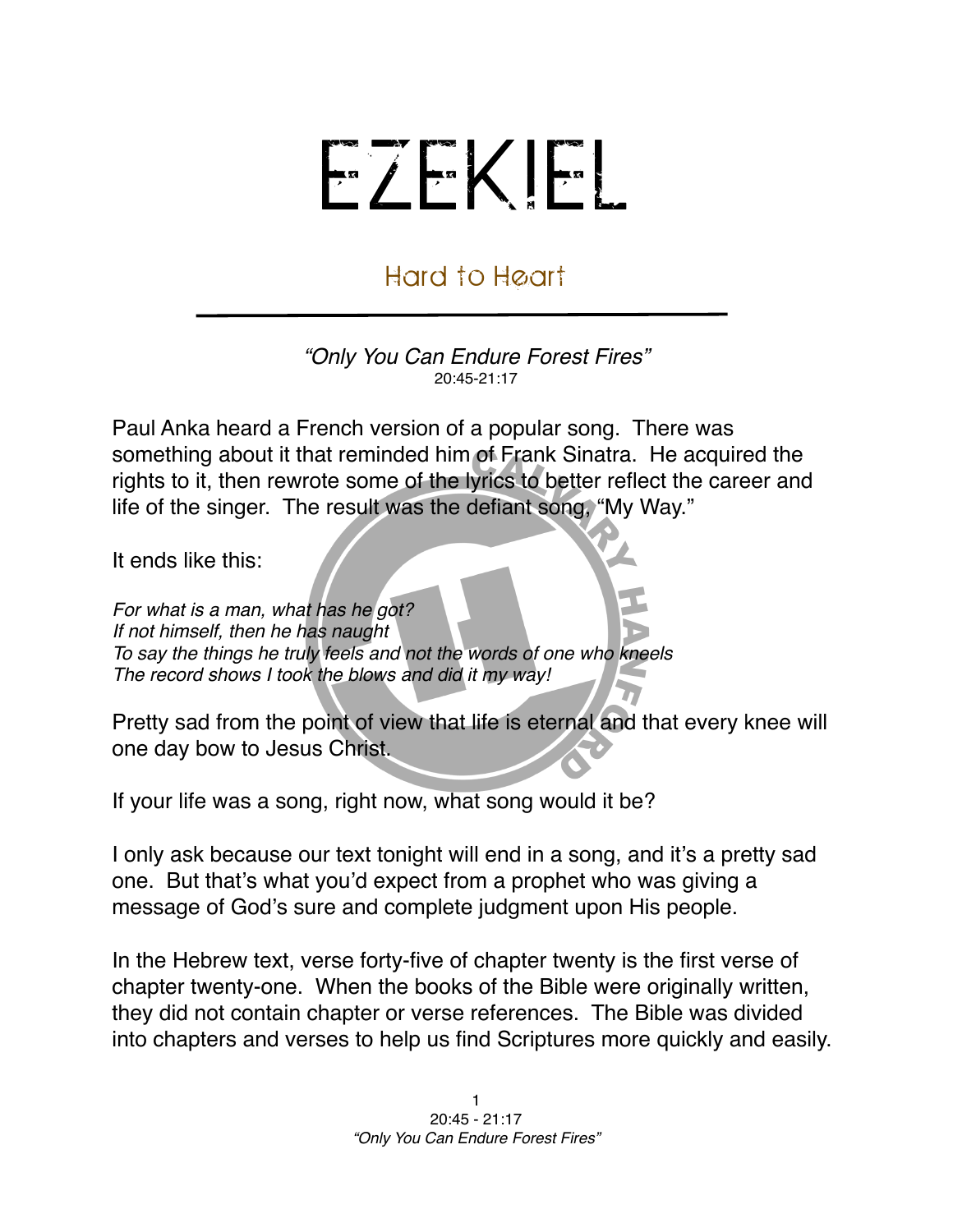It is much easier to find Psalm 22 than it is to find "My God, My God, why have You forsaken Me?"

The chapter divisions commonly used today were developed by Stephen Langton, an Archbishop of Canterbury. Langton put the modern chapter divisions into place in around 1227AD. The Wycliffe English Bible of 1382 was the first Bible to use this chapter pattern. Since the Wycliffe Bible, nearly all Bible translations have followed Langton's chapter divisions.

The Hebrew Old Testament was divided into verses by a Jewish rabbi by the name of Nathan in 1448. Robert Estienne, who was also known as Stephanus, was the first to divide the New Testament into standard numbered verses, in 1555. Stephanus essentially used Nathan's verse divisions for the Old Testament. Since that time, beginning with the Geneva Bible, the chapter and verse divisions employed by Stephanus have been accepted into nearly all the Bible versions.

The first forty-four verses of chapter twenty looked far into the future at the ultimate regathering and restoration of Israel. Beginning with verse fortyfive we're back in the sixth century BC talking about the impending invasion of Judah and Jerusalem by Babylon.

Ezekiel 20:45 Furthermore the word of the Lord came to me, saying, Ezekiel 20:46 "Son of man, set your face toward the south; preach against the south and prophesy against the forest land, the South,

Ezekiel 20:47 and say to the forest of the South, 'Hear the word of the Lord! Thus says the Lord God: "Behold, I will kindle a fire in you, and it shall devour every green tree and every dry tree in you; the blazing flame shall not be quenched, and all faces from the south to the north shall be scorched by it.

Ezekiel 20:48 All flesh shall see that I, the Lord, have kindled it; it shall not be quenched." ' "

Ezekiel referred to Judah as "south" or "the south" because the invading armies of Babylon would come upon them from the north.

The analogy of the "forest" seems to be that the trees represent the people of Judah, not the actual forest. "Every green tree" would be the righteous,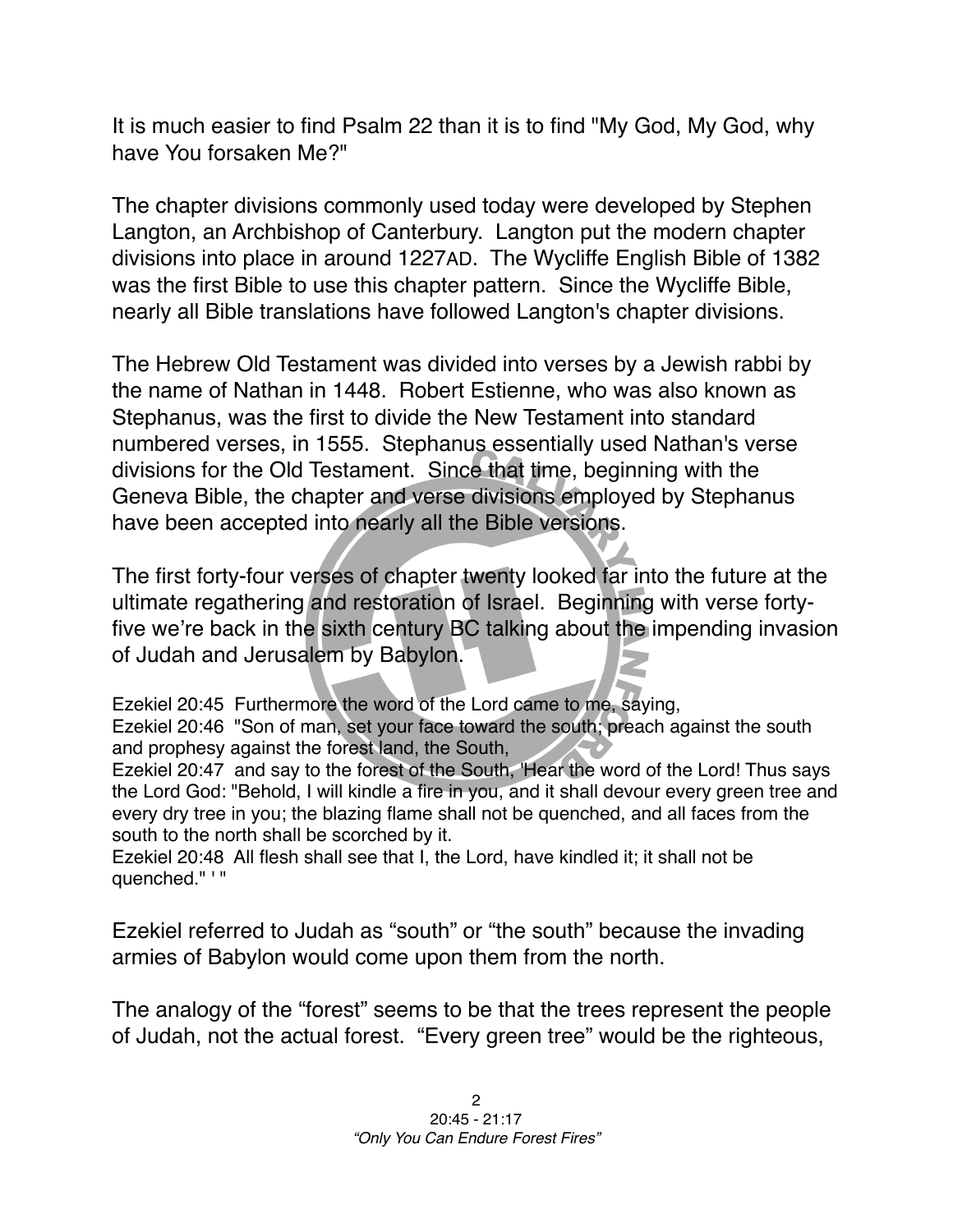those who were believers; "every dry tree" would be the unrighteous, those who were nonbelievers.

Was God going to destroy the righteous with the wicked? You might recall from an earlier passage that God had gone through the land marking the righteous. They would be spared, but not entirely. They would not be killed, but they would have to endure the calamity coming upon the nation.

The "fire" was coming upon the forest, upon both the green trees and the dry trees. For the dry trees, it would mean utter destruction. For the green trees it would be a refining.

Even in a natural forest, some trees have a greater chance of survival than others. Think of this fire as God's controlled burn upon the nation.

As individual believers we claim the promise of First Peter 4:12,

1 Peter 4:12 Beloved, do not think it strange concerning the fiery trial which is to try you, as though some strange thing happened to you;

When Peter compared the persecution of Christians to fire, he had a particular type of fire in mind. In the first chapter of his letter he compared your faith to "gold" that is "tested by fire." He was talking about the controlled fire that a refiner of gold uses to purify and purge the raw ore into something beautiful and useful. The ore must be cast into a mold and heated to 1900 degrees Fahrenheit. As it is heated the impurities within the raw ore rise to the surface and are skimmed-off. The refiner knows all the impurities are gone when the heated gold is mirror-like and he can see in it his reflection.

Jesus is your Refiner! He has control over their heat and their duration. He's looking to see His reflection in your life.

The forest fire seems pretty straight forward. Ezekiel, however, has an observation for the Lord in verse forty-nine.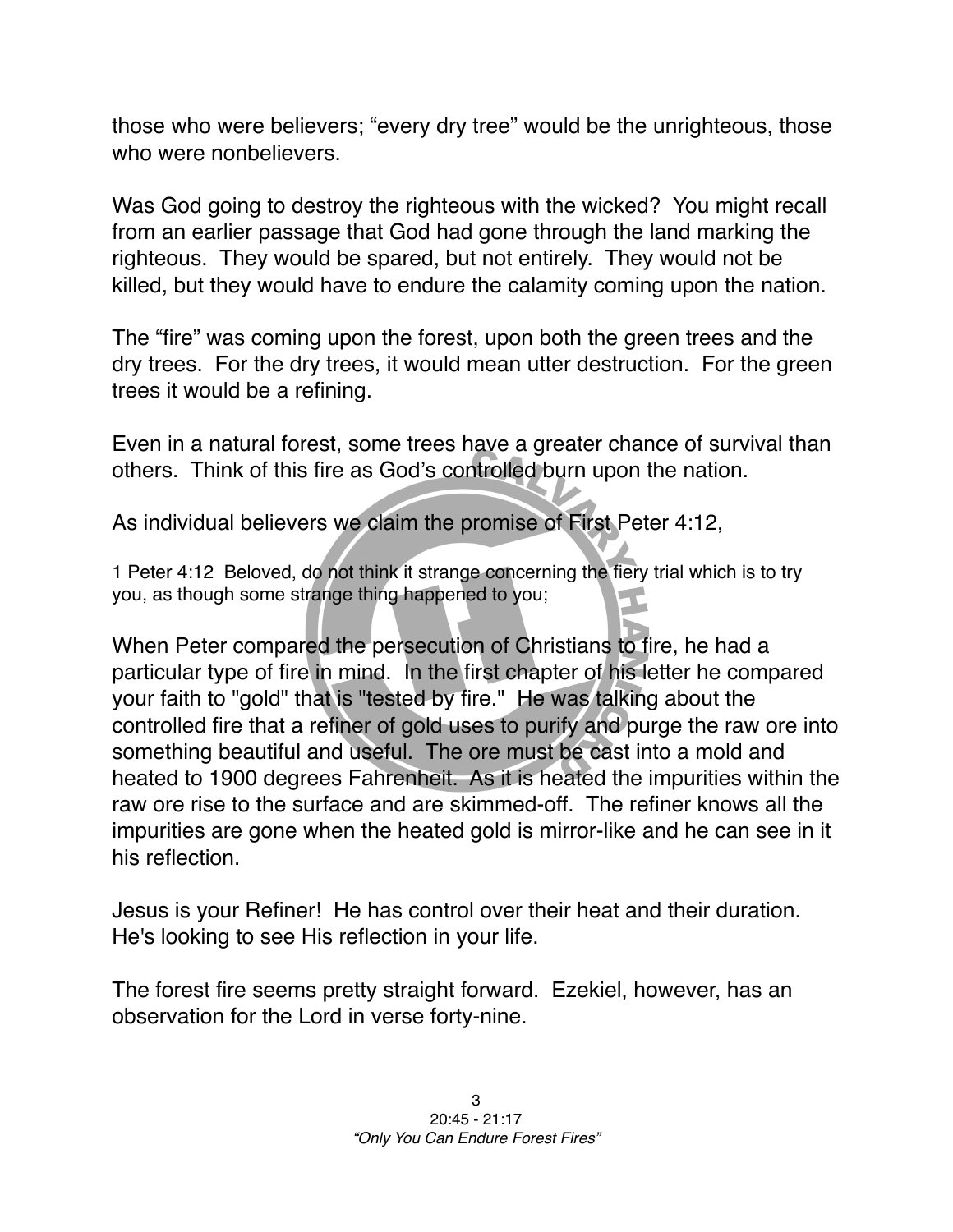Ezekiel 20:49 Then I said, "Ah, Lord God! They say of me, 'Does he not speak parables?' "

The disciples of Jesus asked the Lord something like this. His answer was this:

To you it has been given to know the secrets of the kingdom of heaven, but to them it has not been given. For to him who has will more be given, and he will have abundance; but from him who has not, even what he has will be taken away. This is why I speak to them in parables, because seeing they do not see, and hearing they do not hear, nor do they understand. With them indeed is fulfilled the prophecy of Isaiah which says: 'You shall indeed hear but never understand, and you shall indeed see but never perceive. For this people's heart has grown dull, and their ears are heavy of hearing, and their eyes they have closed, lest they should perceive with their eyes, and hear with their ears, and understand with their heart, and turn for Me to heal them.'"

A better question than "Why are you speaking in parables?" would be "What does the parable mean?"

Parables, as a method of teaching, thus had an initial effect of revealing the spiritual temperature of the hearers. If they complained about them, acting like they couldn't understand them, it was a pretty good indication their hearts were cold.

The Lord responded to Ezekiel with another parable.

Ezekiel 21:1 And the word of the Lord came to me, saying,

Ezekiel 21:2 "Son of man, set your face toward Jerusalem, preach against the holy places, and prophesy against the land of Israel;

Ezekiel 21:3 and say to the land of Israel, 'Thus says the Lord: "Behold, I am against you, and I will draw My sword out of its sheath and cut off both righteous and wicked from you.

Ezekiel 21:4 Because I will cut off both righteous and wicked from you, therefore My sword shall go out of its sheath against all flesh from south to north,

Ezekiel 21:5 that all flesh may know that I, the Lord, have drawn My sword out of its sheath; it shall not return anymore." '

The Babylonians were coming. But from Heaven's perspective, they were the sword in the hand of the Lord. He was using them as a weapon to judge His people.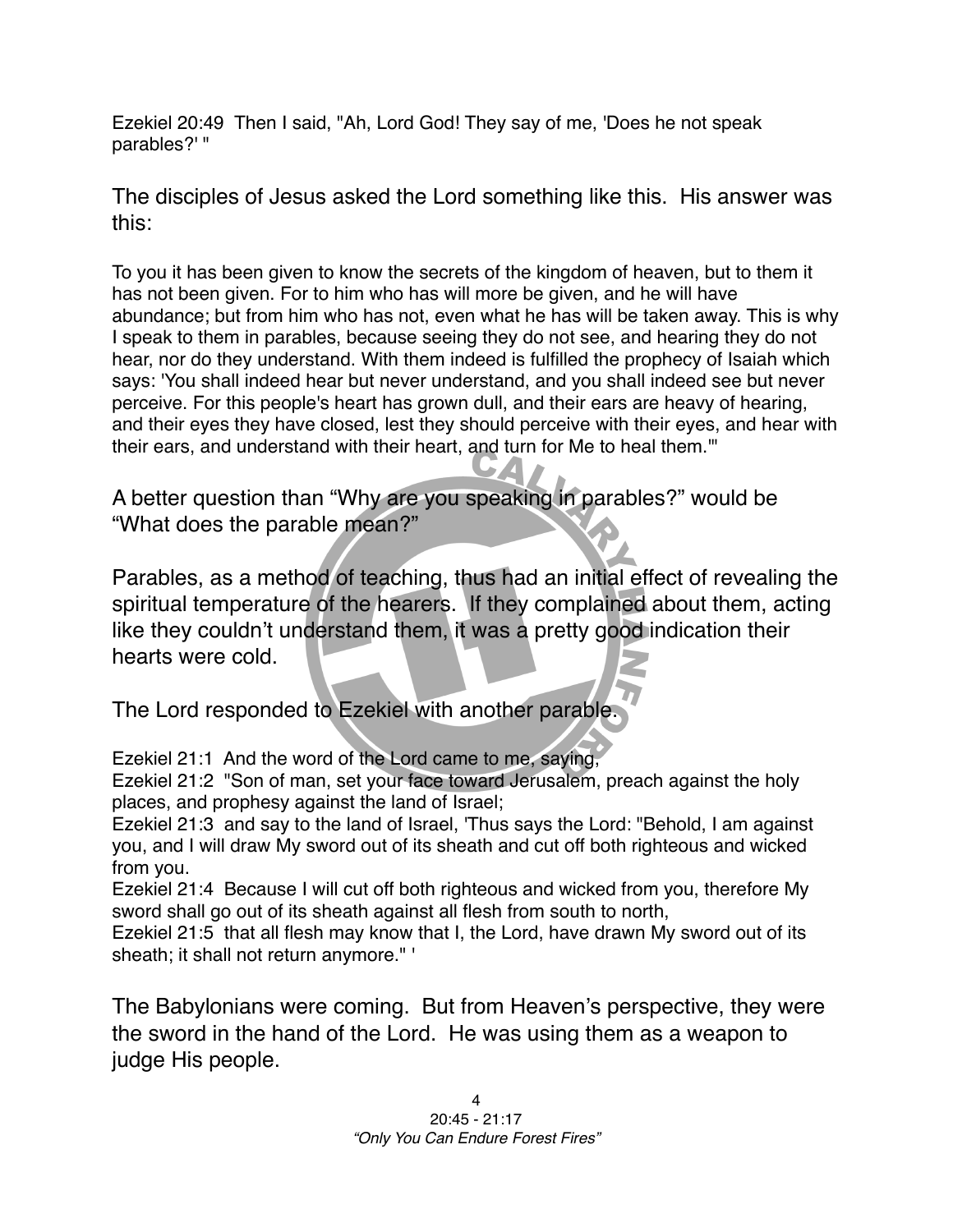Again we see that the righteous would have to endure this situation along with the unrighteous.

The invasion would come from the north. Here it is further described as from "south to north." In other words, once the armies reached the south, they would return north. It's a statement of complete invasion.

As we've seen repeatedly in these prophecies of Ezekiel, nothing could now stop the Lord's plans to use Babylon against Israel.

Let me mention something that is just slightly out of context. A lot of times something happens in our world, some catastrophe, and certain Christian immediately explain it as the direct judgment of God.

Don't jump on that bandwagon. Even if something is the direct judgment of God, our response ought to be one of compassion. Follow the lead of groups like Samaritan's Purse.

Ezekiel was next called upon to give a visual aid to this parable.

Ezekiel 21:6 Sigh therefore, son of man, with a breaking heart, and sigh with bitterness before their eyes.

Again the great actor dramatized the situation. He represented a "breaking heart" by sighing "with bitterness."

Drama definitely can be used for ministry!

Drawn-in by the drama, when the audience asked about it, Ezekiel would give them a short dialog:

Ezekiel 21:7 And it shall be when they say to you, 'Why are you sighing?' that you shall answer, 'Because of the news; when it comes, every heart will melt, all hands will be feeble, every spirit will faint, and all knees will be weak as water. Behold, it is coming and shall be brought to pass,' says the Lord God."

Ezekiel was representing to them their own future broken hearts and sighing.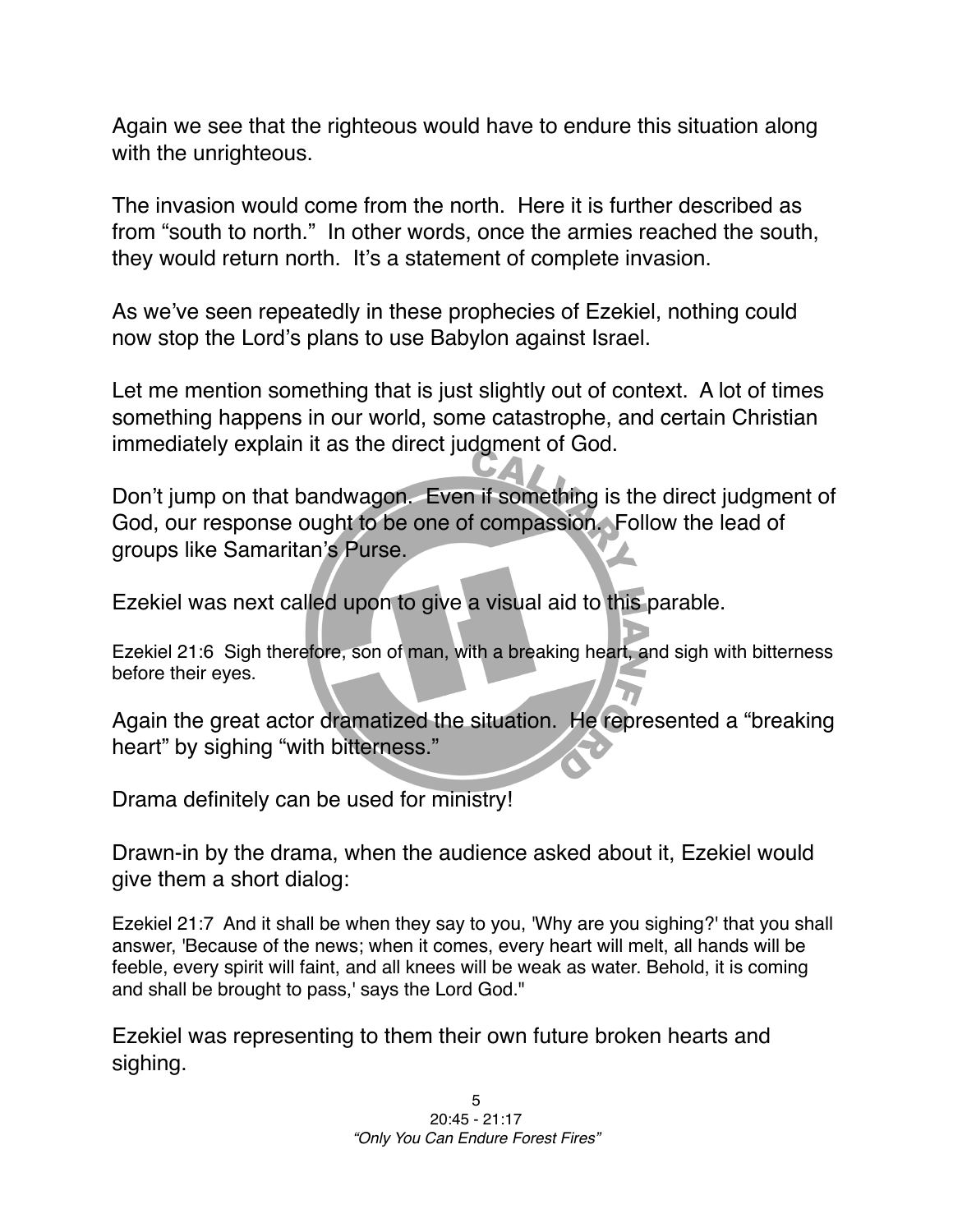His ʻperformance' concluded with a song. Commentators point out that verses eight through seventeen are in the poetic form of a lament to be sung, or at least the parts that are not explanations by the Lord. In other words, these verses contain the song Ezekiel was to sing along with the Lord speaking to him about them.

Ezekiel 21:8 Again the word of the Lord came to me, saying,

Ezekiel 21:9 "Son of man, prophesy and say, 'Thus says the Lord!' Say: 'A sword, a sword is sharpened And also polished!

Ezekiel 21:10 Sharpened to make a dreadful slaughter, Polished to flash like lightning! Should we then make mirth? It despises the scepter of My son, As it does all wood. Ezekiel 21:11 And He has given it to be polished, That it may be handled; This sword is sharpened, and it is polished To be given into the hand of the slayer.'

It's the *Song of the Sword*, a dirge that captures the destruction from the point of view of the sword in the hand of the Lord.

Ezekiel 21:12 "Cry and wail, son of man; For it will be against My people, Against all the princes of Israel. Terrors including the sword will be against My people; Therefore strike your thigh.

Ezekiel 21:13 "Because it is a testing, And what if the sword despises even the scepter? The scepter shall be no more," says the Lord God.

It was a very animated song, including crying and wailing and the striking of the thigh. I wonder if Ezekiel didn't also

The word for "scepter" is *rod*. It signifies the governing authorities, in this case the appointed governor, Zedekiah, whose back-room political dealings with Egypt against God's will and word were largely to blame for the final assault on the nation and its capital.

Ezekiel 21:14 "You therefore, son of man, prophesy, And strike your hands together. The third time let the sword do double damage. It is the sword that slays, The sword that slays the great men, That enters their private chambers.

The "third time" refers to the third and final invasion that was impending.

Ezekiel 21:15 I have set the point of the sword against all their gates, That the heart may melt and many may stumble. Ah! It is made bright; It is grasped for slaughter: